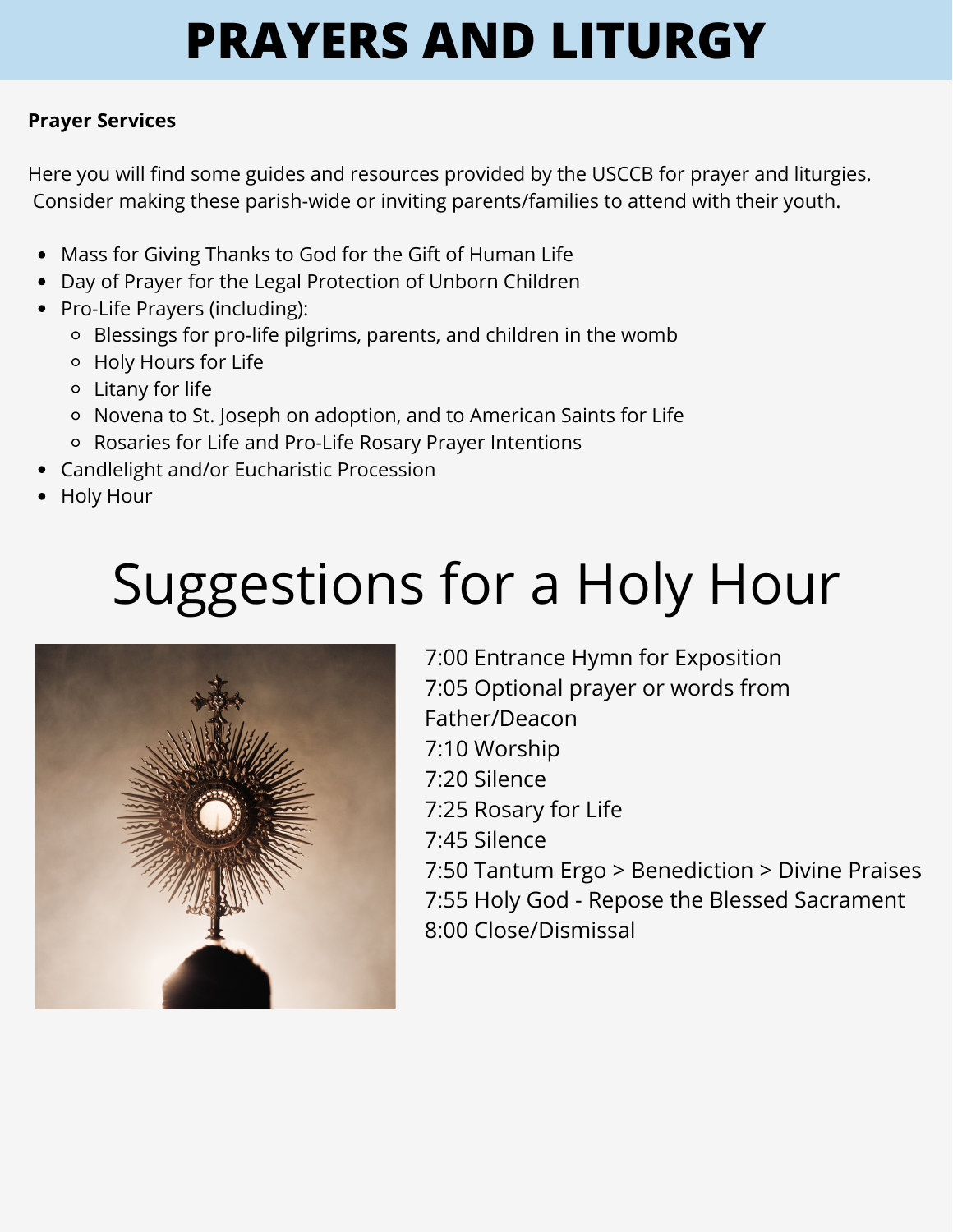### **LITURGY OF THE WORD GIVING THANKS FOR THE GIFT OF HUMAN LIFE**

Based upon the Mass for Various Needs and Occasions #48: "For Giving Thanks for the Gift of Human Life"

*The readings used may be from the Lectionary for Mass Supplement, the Mass for Giving Thanks to God for the Gift of Human Life, nos. 947A-947E, or the Lectionary for Mass (vol. IV), the Mass For Justice and Peace, nos. 887-891., or those of the day.*

#### **INTRODUCTORY RITES**

#### **Opening Song**

*An appropriate psalm, hymn or song may be sung by all to begin the celebration.*

#### **Sign of the Cross & Greeting**

Minister: In the name of the Father, and of the Son +, and of the Holy Spirit. All: Amen.

*If a priest or deacon, the minister greets the people in the usual way. If a lay minister, he/she leads the Sign of the Cross and greets those present with these or similar words:*

Minister: Brothers and sisters, the Lord invites us to his table to share in the body of Christ: bless him for his goodness.

All: Blessed be God forever.

#### **Opening Prayer**

Minister: Let us pray.

#### *(Pause for silent prayer)*

God our Creator, we give thanks to you, who alone have the power to impart the breath of life as you form each of us in our mother's womb; grant, we pray, that we, whom you have made stewards of creation, may remain faithful to this sacred trust, and constant in safeguarding the dignity of every human life. Through our Lord Jesus Christ, your Son, who lives and reigns with you in the unity of the Holy Spirit, one God, forever and ever. All: Amen.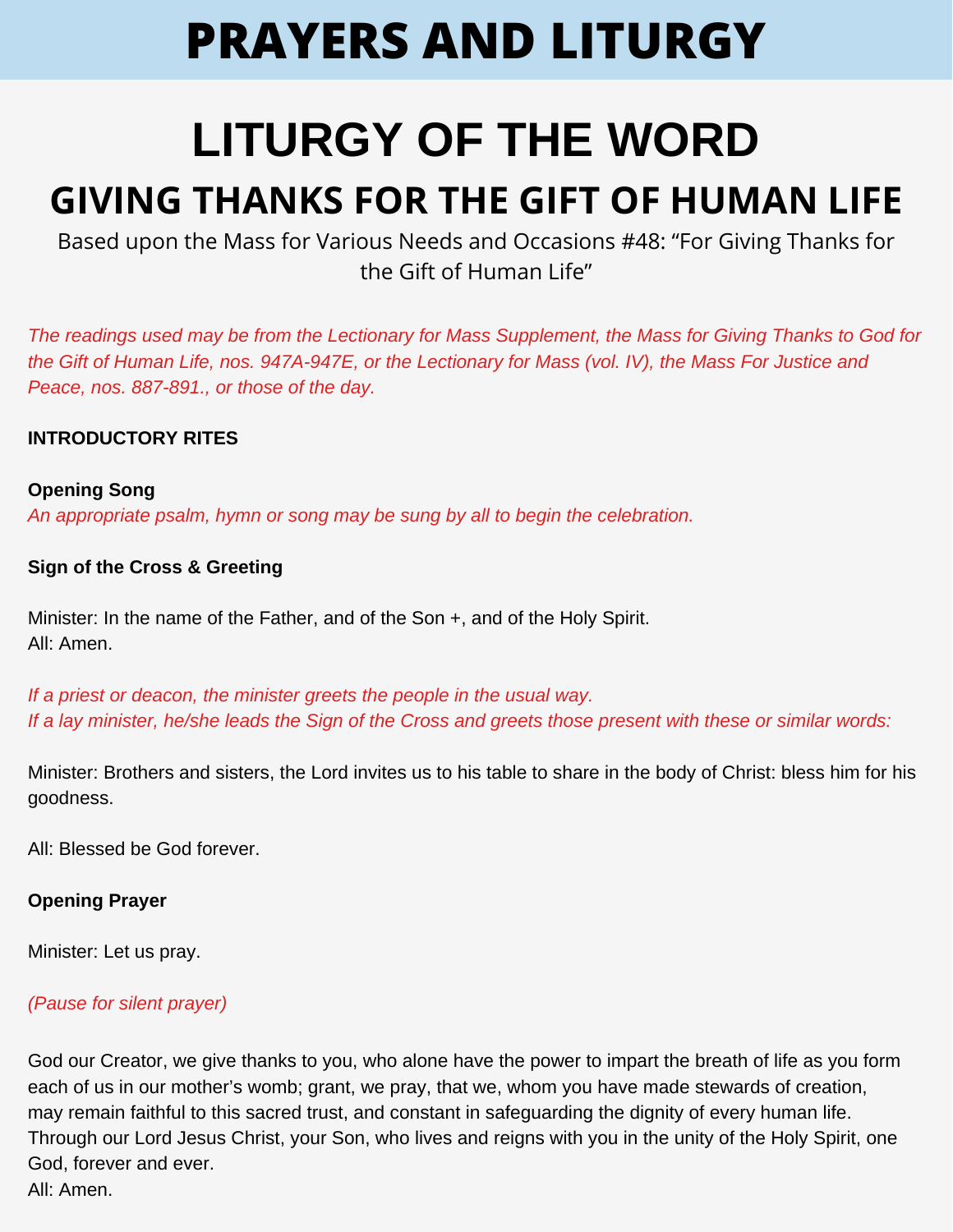#### *All are seated for the Liturgy of the Word.*

#### **LITURGY OF THE WORD**

*The Liturgy of the Word now takes place as at Mass. A lector reads the First Reading and Responsorial Psalm. If not sung, the Gospel Acclamation is omitted. A deacon reads the Gospel; if a lay minister presides, a lector – not the lay presider - will normally read the Gospel. In this last case, the greeting ("The Lord be with you." is omitted.)*

*A homily or reflection may be given.*

#### **General Intercessions**

Minister: To God the Father almighty, dear brothers and sisters, may every prayer of our heart be directed, for his will it is that all humanity should be saved and come to the knowledge of the truth.

For the holy Church of God, that the Lord may graciously watch over her and care for her, we pray to the Lord…

For wise and compassionate leaders of cities, states, and nations, we pray to the Lord…

For all who are oppressed by any kind of need, that the Lord may graciously grant them relief, we pray to the Lord…

For a greater respect for the dignity of all human life, from conception to natural death, we pray to the Lord…

For the courage and fortitude to more effectively witness to value of God's gift of human life, we pray to the Lord…

For all who have died, we pray to the Lord…

For the prayers we hold in the silence of our hearts…(PAUSE)…we pray to the Lord…

O God, our refuge and our strength, hear the prayers of your Church, for you yourself are the source of all devotion, and grant, we pray, that what we ask in faith we may truly obtain. Through Christ our Lord. AMEN.